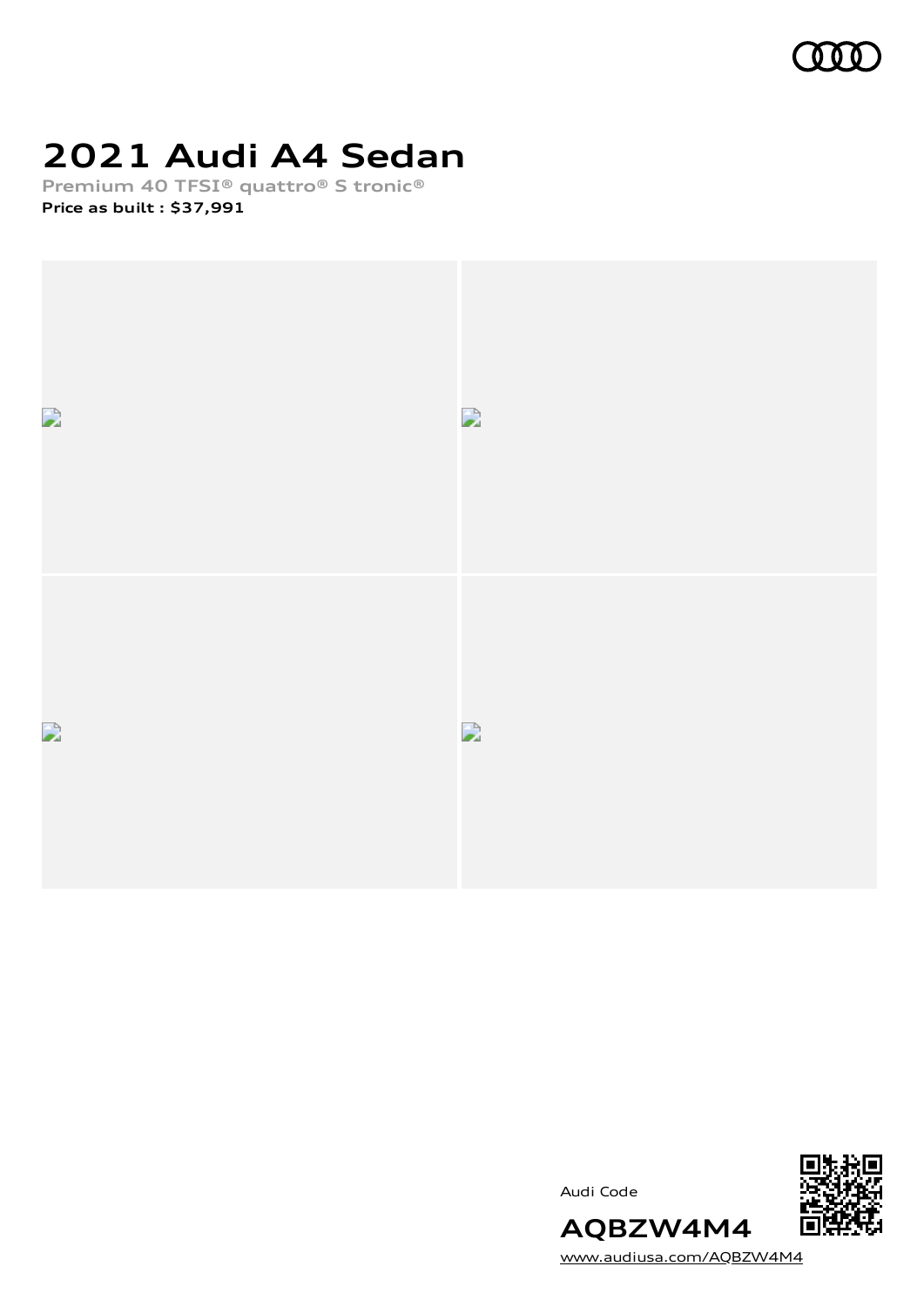## **Summary**

### **Audi 2021 Audi A4 Sedan** Premium 40 TFSI® quattro® S tronic®

**Price as buil[t](#page-10-0)** \$37,991

### **Exterior colour**

Mythos Black metallic

## $\overline{\phantom{a}}$

### **Further Information**

|                 | No          |
|-----------------|-------------|
| Mileage         | 6,702 miles |
| Type of vehicle | Used car    |

**Warranty**

### **Interior colour**

| Seats     | Black                              |
|-----------|------------------------------------|
| Dashboard | Black                              |
| Carpet    | Black                              |
| Headliner | Black (45 TFSI®) / Gray (40 TFSI®) |

### **Technical Specifications**

| Engine type                  | 2.0-liter four-cylinder                       |
|------------------------------|-----------------------------------------------|
| stroke                       | Displacement/Bore and 1,984/82.5 x 92.8 cc/mm |
| Max. output                  | 201 HP                                        |
| Torque                       | 236 lb-ft@rpm                                 |
| Top track speed              | 130 mph $1$                                   |
| Acceleration (0 - 60<br>mph) | 6.3 seconds                                   |
| Recommended fuel             | Premium                                       |

### **Audi Code** AQBZW4M4

**Your configuration on www.audiusa.com** [www.audiusa.com/AQBZW4M4](https://www.audiusa.com/AQBZW4M4)

**Commission number** 9ce571740a0e0971237a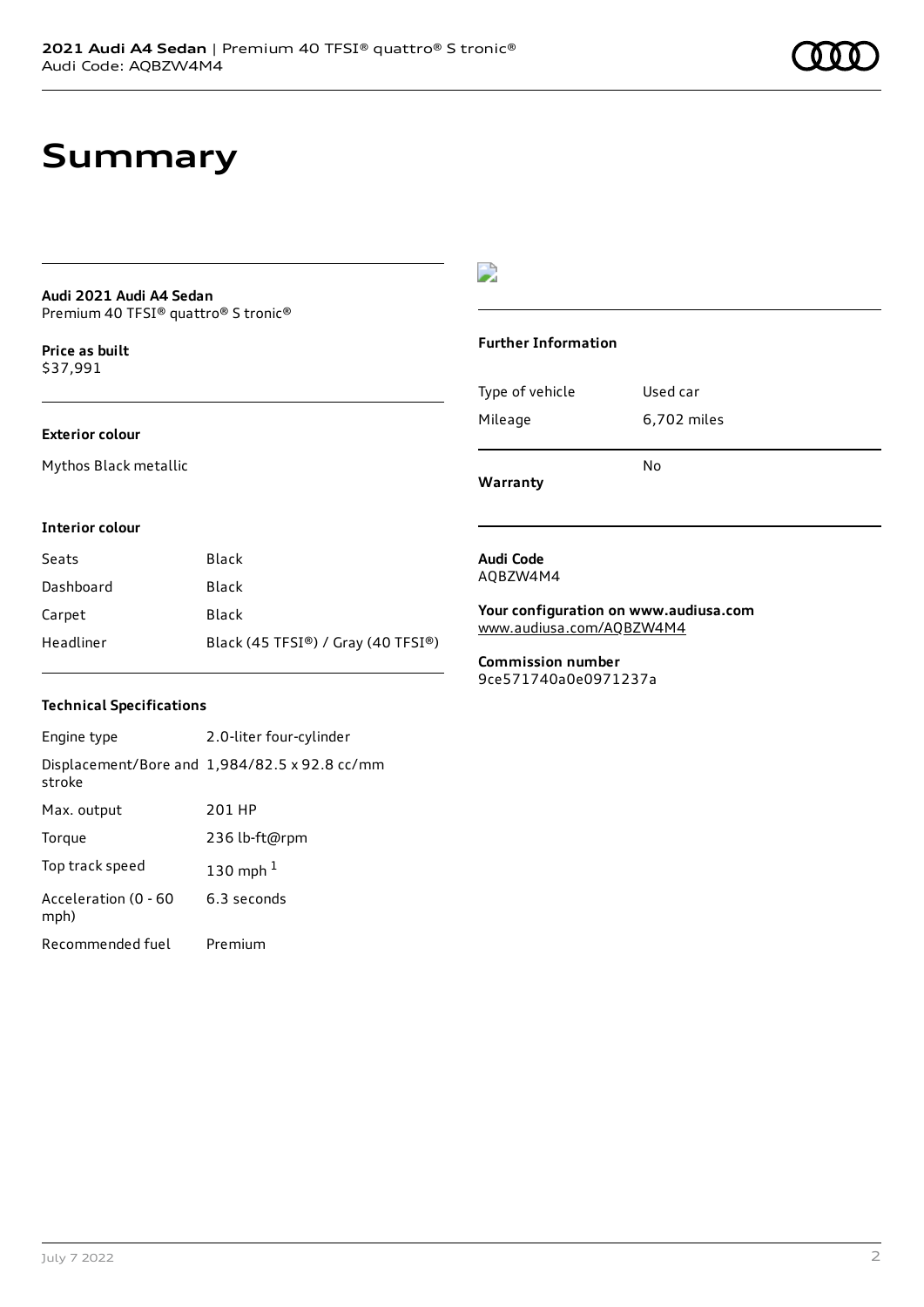# **Equipment**

Mythos Black metallic

Audi advanced key—keyless start, stop and entry with hands-free trunk release

Power-adjustable, auto-dimming, heated exterior side mirrors with memory

Convenience package

Parking system plus

Audi pre sense® rear

Audi side assist with Rear cross traffic assist and Vehicle exit warning

SiriusXM® with 90-day All Access trial subscription







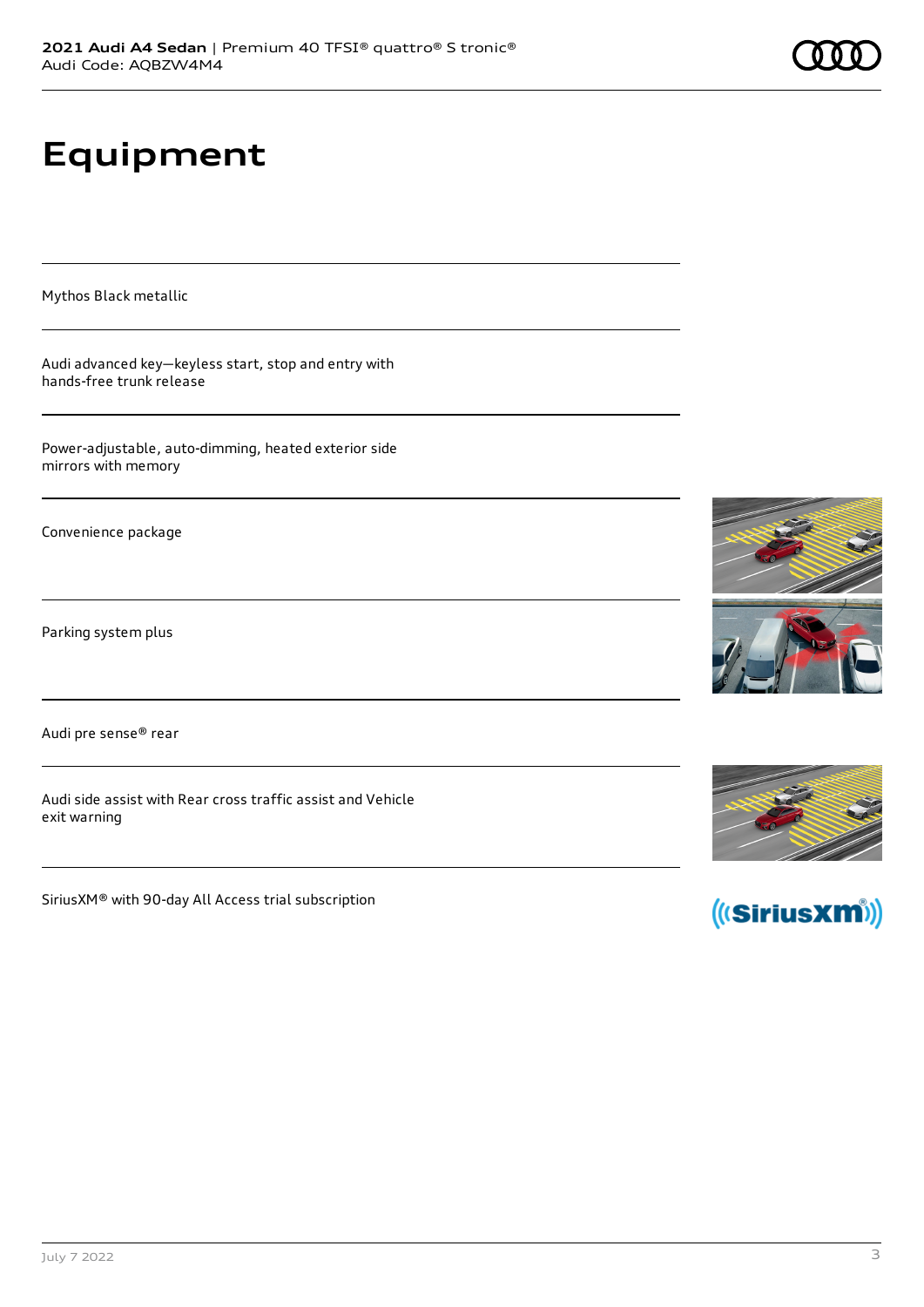| 4UH             | Driver and front passenger dual-stage<br>airbags                                  |
|-----------------|-----------------------------------------------------------------------------------|
| UH1             | Electromechanical parking brake                                                   |
| 8T2             | Cruise control system                                                             |
| VC <sub>2</sub> | Garage door opener (Homelink®)                                                    |
| 6Y2             | Top speed electronically limited to 130 mph                                       |
| 4H <sub>5</sub> | Electronic child locks                                                            |
| QZ7             | Speed-sensitive electromechanical power<br>steering system                        |
| 7K6             | Tire pressure monitoring system (TPMS)                                            |
| 4X3             | Advanced Airbag Protection System                                                 |
| 3B7             | ISOFIX child seat mounting and Top Tether<br>anchorage point for outer rear seats |

### **Exterior**

| 0PO             | Dual exhaust outlets                               |
|-----------------|----------------------------------------------------|
| 1S1             | Tool kit & car jack                                |
| 1 B A           | Five-link front and rear independent<br>suspension |
| 8FX             | LED headlights                                     |
| HM <sub>2</sub> | 225/50 R17 all-season tires                        |
| 8VM             | LED taillights with dynamic turn signals           |
| 4K C            | Heat-insulating glass for side and rear<br>windows |
| 47B             | Aluminum trim around exterior windows              |
| CH5             | 17" 10-spoke design forged wheels                  |

**Interior**

QE1 Storage package

| <b>Interior</b> |
|-----------------|
|-----------------|

| 3FE | Power sunroof                                                                              |
|-----|--------------------------------------------------------------------------------------------|
| 7M1 | Aluminum front door sill inlays                                                            |
| 6N) | Light cloth headliner                                                                      |
| 9AO | Three-zone automatic climate control with<br>digital rear display                          |
| 417 | Auto-dimming interior rear view mirror with<br>digital compass and Integrated Toll Module® |
| QQ1 | LED interior lighting (entry, footwell, vanity,<br>door handles, console, ambient)         |
| 6E3 | Folding front center armrest                                                               |
| 4E2 | Electric tailgate/trunk lid release from inside                                            |
| 5XF | Driver and front-passenger extendable sun<br>visors with illuminated vanity mirrors        |
| 3NT | Split-folding rear seatback (40/20/40)                                                     |
| N1F | Leather seating surfaces                                                                   |
| 4A3 | <b>Heated front seats</b>                                                                  |
| 5MP | Brown Walnut wood inlay                                                                    |

### **Infotainment and Driver Assistance**

| 6K8             | Audi pre sense <sup>®</sup> city                                                               |
|-----------------|------------------------------------------------------------------------------------------------|
| 2H1             | Audi drive select <sup>®</sup>                                                                 |
| IU1             | Audi smartphone interface                                                                      |
| IW <sub>3</sub> | Audi connect <sup>®</sup> CARE assistance and security<br>services (limited time subscription) |
| KA2             | Rearview camera                                                                                |
| 8G1             | High beam assist                                                                               |
| 9VD             | Audi sound system                                                                              |
| 9S7             | Driver information system with 7" color<br>display                                             |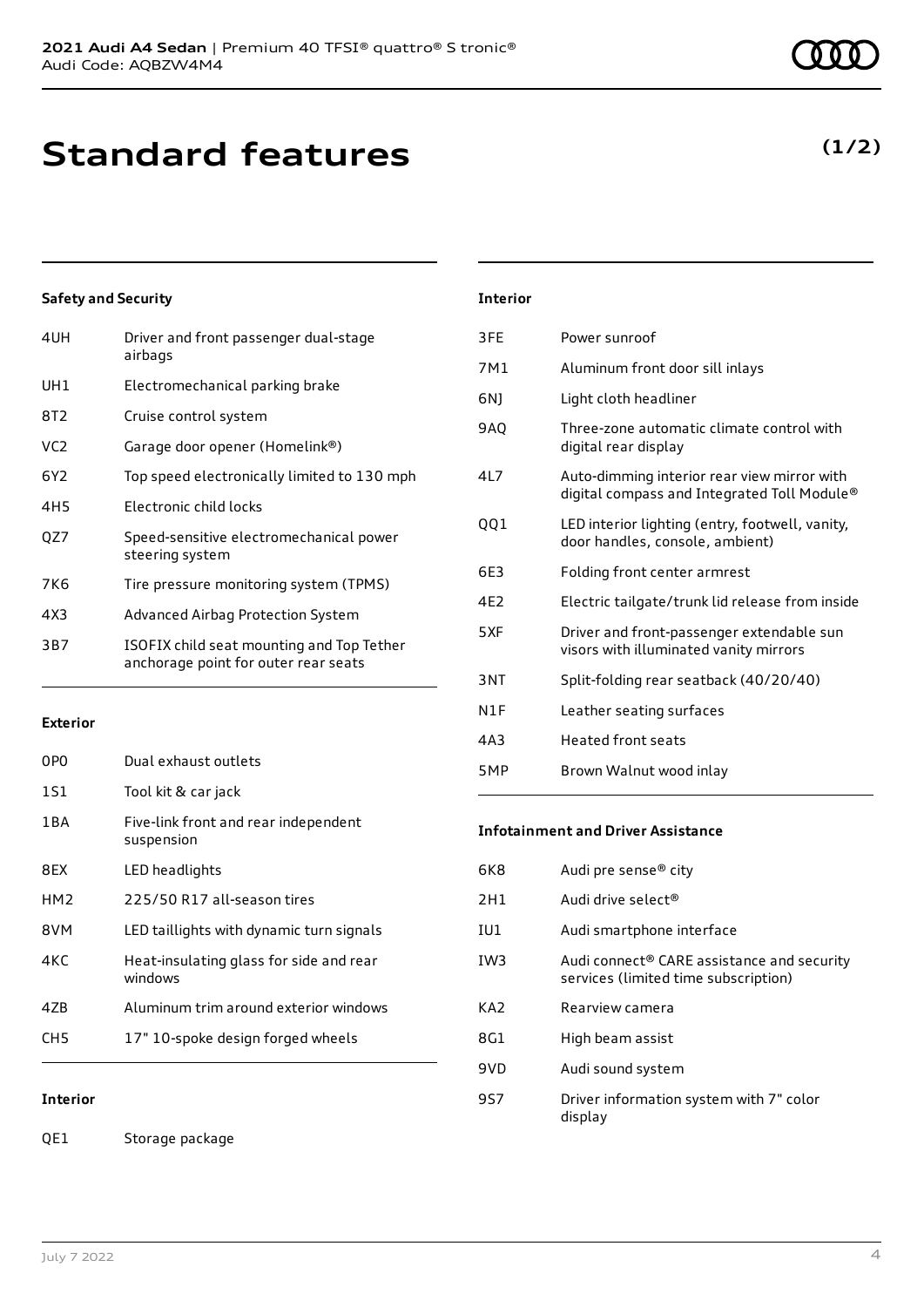**(2/2)**

## **Standard features**

### **Infotainment and Driver Assistance**

- 6I3 Lane departure warning
- 9ZX Preparation for mobile phone (Bluetooth®) with streaming audio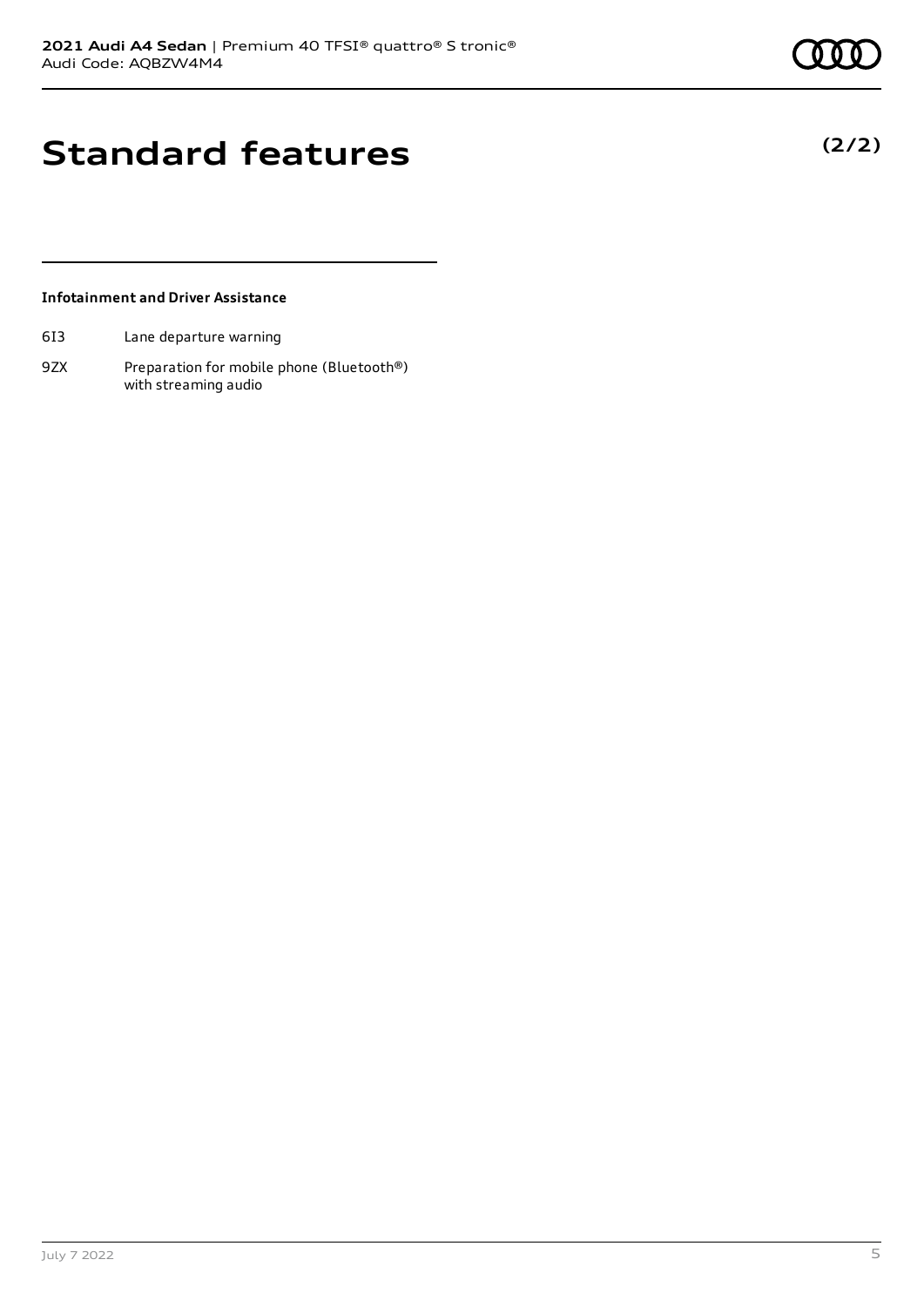## **Dealer remarks**

2021 Audi A4 40 Premium quattro Brilliant Black quattro Still Under Factory Warranty, LOW LOW MILES!, Leather Seats, 7-Speed Automatic S tronic, quattro, Black w/Leather Seating Surfaces, Alarm System w/Motion Sensor, Audi Advanced Key, Audi Side Assist w/pre sense Rear, Audi smartphone interface (Apple CarPlay/Android Auto), Auto-Dimming Exterior Mirrors, Brake assist, Convenience Package, Exterior Parking Camera Rear, Heated front seats, Heated Steering Wheel, Memory for Driver's Seat, Parking System Plus, Power moonroof, SiriusXM All Access Service, Wheels: 17" 10-Spoke Design Forged. Clean CARFAX. CARFAX One-Owner.

Check out our impressive fleet of luxury vehicles, at 900 Santa Monica Boulevard where you can test drive a preowned Audi today. Our customers leave our dealership 100% satisfied with our excellent customer service and our friendly salespeople. We invite you to find out for yourself what makes us the preferred resource for Audi products and service in southern California.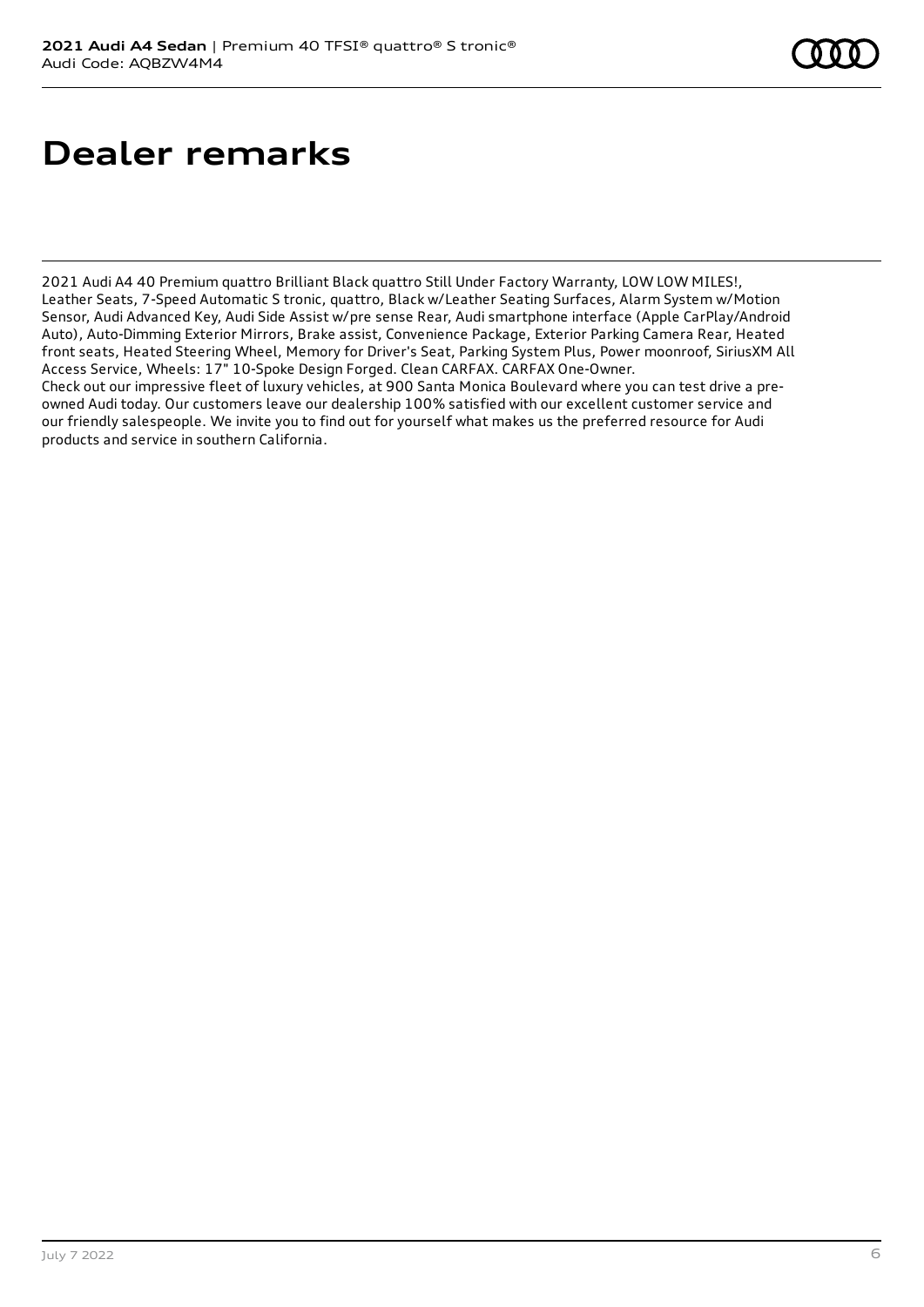# **Technical Specifications**

## **(1/2)**

### **Engineering | Performance**

| Engine type                                 | 2.0-liter four-cylinder                       |
|---------------------------------------------|-----------------------------------------------|
| Power Level                                 | 40                                            |
| Max. output                                 | 201 HP                                        |
| Displacement                                | 2.0 L                                         |
| Torque                                      | 236 lb-ft@rpm                                 |
| Valvetrain                                  | 16-valve DOHC with Audi valvelift<br>system   |
| Acceleration (0 - 60<br>mph)                | 6.3 seconds                                   |
| Engine block                                | Cast-iron                                     |
| Induction/fuel injection Turbocharged/TFSI® |                                               |
| Cylinder head                               | Aluminum-alloy                                |
| stroke                                      | Displacement/Bore and 1,984/82.5 x 92.8 cc/mm |
| Top track speed <sup>1</sup>                | $130$ mph                                     |

| <b>Suspension</b>    |                                                                                                                  |
|----------------------|------------------------------------------------------------------------------------------------------------------|
| Front axle           | Five-link independent suspension                                                                                 |
| Rear axle            | Five-link independent suspension                                                                                 |
|                      |                                                                                                                  |
| <b>Brakes</b>        |                                                                                                                  |
| <b>Front brakes</b>  | 12.4 (ventilated disc) in                                                                                        |
| Rear brakes          | 11.8 (solid disc) in                                                                                             |
| Parking brake        | Flectromechanical                                                                                                |
| <b>Body</b>          |                                                                                                                  |
| Material             | Lightweight construction<br>technology - multi-material body<br>construction (steel and aluminum<br>composition) |
| Corrosion protection | Multi-step anti-corrosion protection                                                                             |
|                      |                                                                                                                  |

### **Transmission | Drivetrain**

| Drivetrain type | quattro <sup>®</sup> with ultra technology                    |
|-----------------|---------------------------------------------------------------|
| Transmission    | Seven-speed S tronic <sup>®</sup> dual-clutch<br>transmission |

### **Warranty | Maintenance**

| Warranty | 4-year/50,000-mile Audi New |
|----------|-----------------------------|
|          | Vehicle Limited Warranty    |

### **Steering**

| Steering type                             | Speed-sensitive electromechanical<br>power steering system |
|-------------------------------------------|------------------------------------------------------------|
| Turning diameter, curb-38.1 ft<br>to-curb |                                                            |
| Steering ratio                            | 15.9:1                                                     |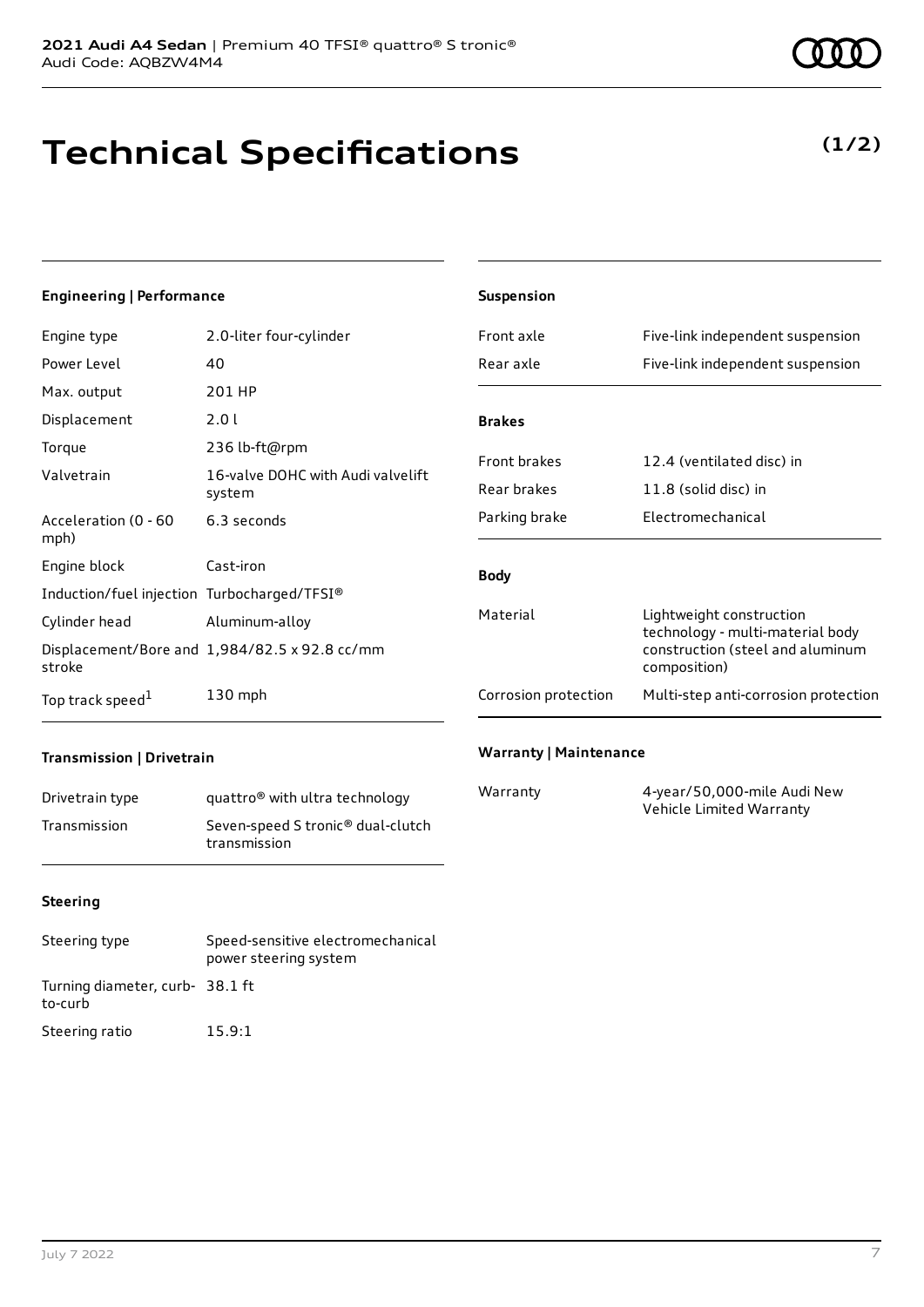## **Technical Specifications**

### **Exterior Measurements**

| Height                           | 56.2 in  |
|----------------------------------|----------|
| Overall width without<br>mirrors | 72.7 in  |
| Length                           | 187.5 in |
| Wheelbase                        | 111.0 in |
| Drag coefficient                 | 0.28 Cw  |
| Overall width with<br>mirrors    | 79.6 in  |
| Track rear                       | 61.2 in  |
| <b>Track front</b>               | 61.9 in  |
| Curb weight                      | 3,417 lb |

### **Interior measurements**

| Seating capacity                          | 5                     |
|-------------------------------------------|-----------------------|
| Shoulder room, rear                       | 54.5 in               |
| Head room with front<br>sunroof           | 37.3 in               |
| Leg room, rear                            | 35.7 in               |
| Shoulder room, front                      | 55.9 in               |
| Head room with rear<br>sunroof            | 37.4 in               |
| Leg room, front                           | $41.3$ in             |
| Cargo volume, rear<br>seatbacks up/folded | $12.0/-$ cu ft, cu ft |

| Π | n<br>ı | 0 |  |
|---|--------|---|--|
|   |        |   |  |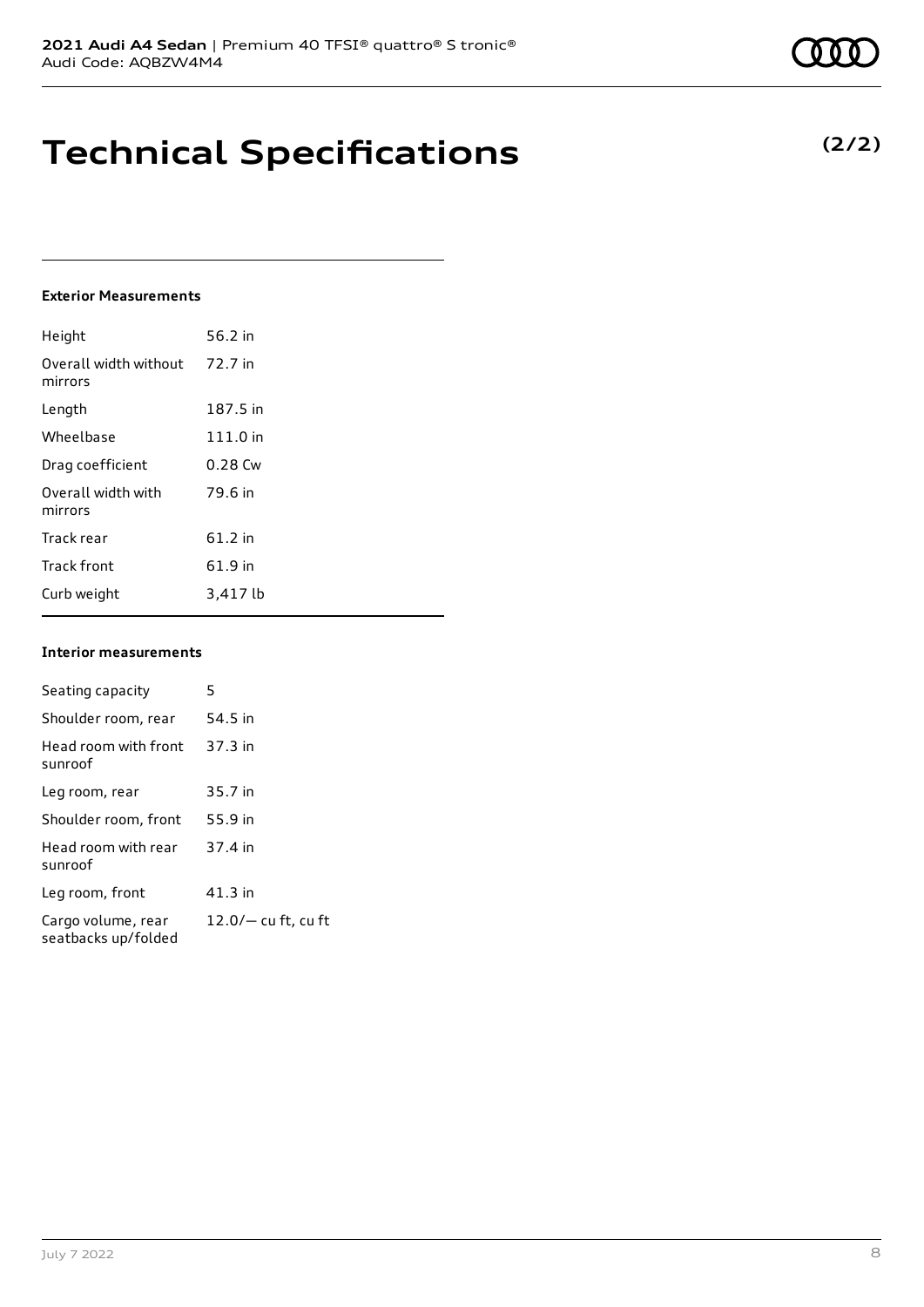## **Consumption- and emission**

### **Consumption by NEDC**

| urban       | $25$ mpg |
|-------------|----------|
| extra-urban | 34 mpg   |
| combined    | 28 mpg   |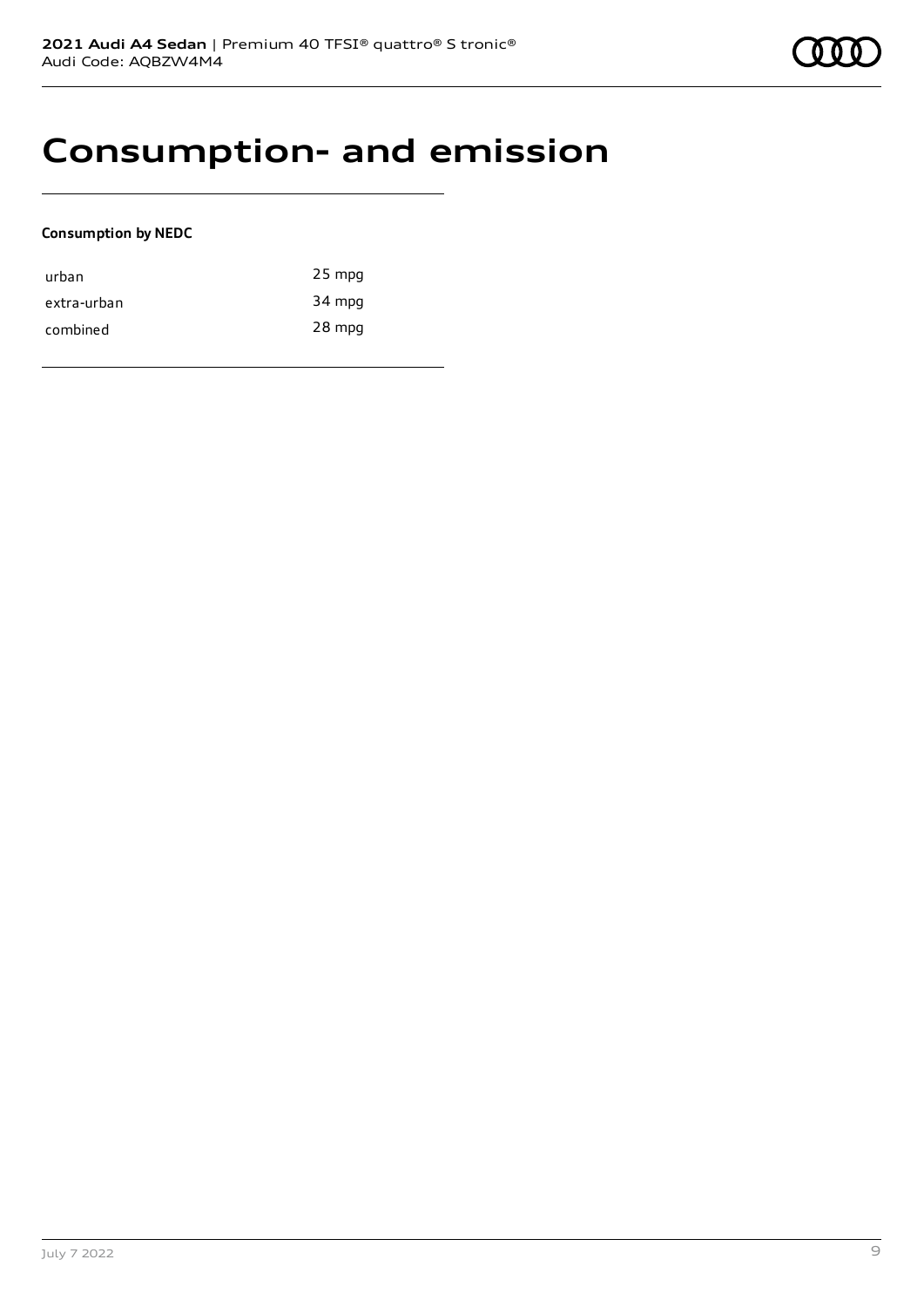

# **Contact**

Dealer **Santa Monica Audi**

1020 Santa Monica Blvd 90401 Santa Monica **CA** 

Phone: +13103939922 FAX: 3103953495

www: [https://www.santamonicaaudica.com](https://www.santamonicaaudica.com/)